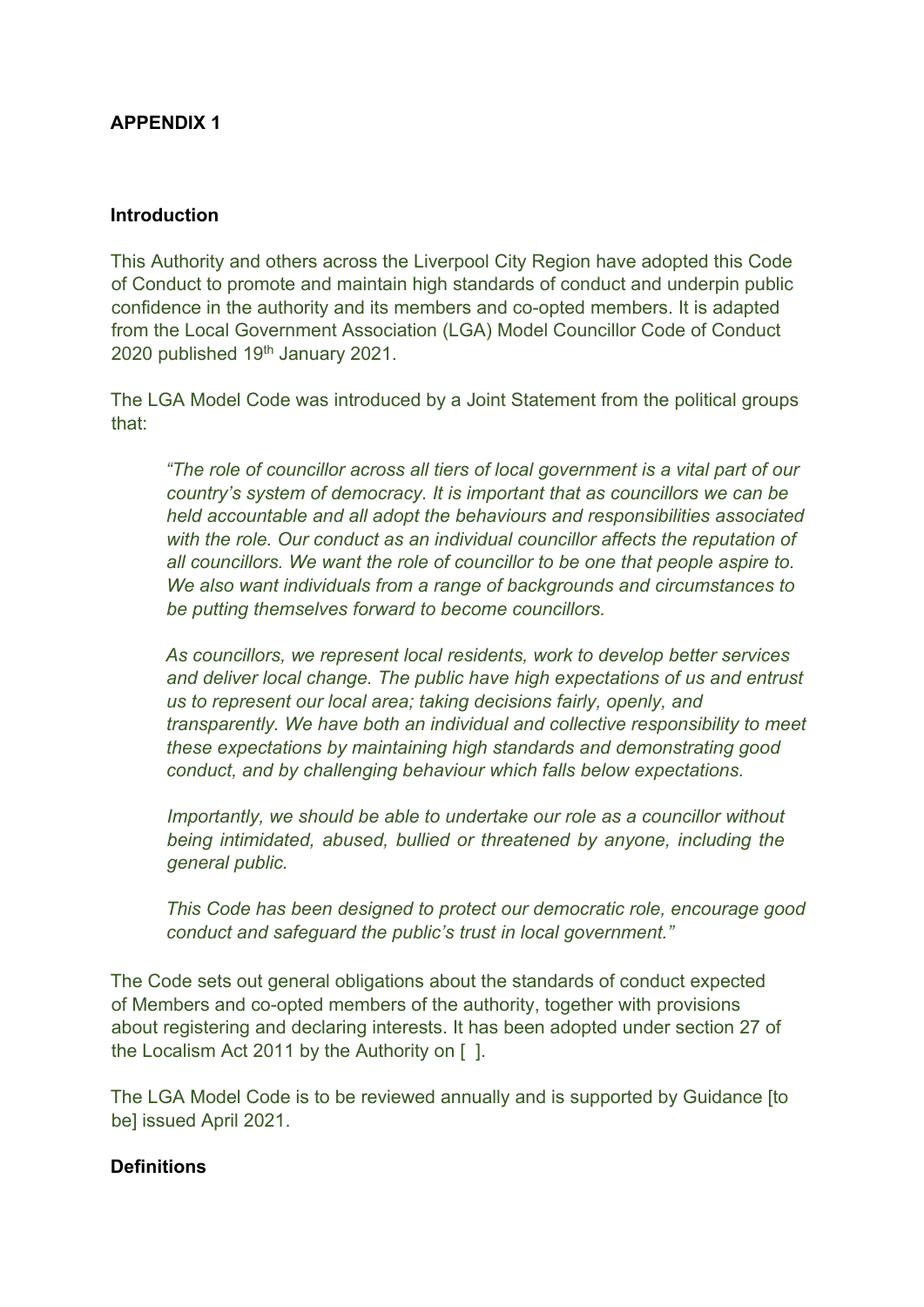For the purposes of this Code of Conduct, a "Member" means a member or co-opted member of a local authority [or a directly elected mayor]. A "co-opted member" is defined in the Localism Act 2011 Section 27(4) as "a person who is not a member of the authority but who:

- a) is a member of any committee or sub-committee of the authority, or;
- b) is a member of, and represents the authority on, any joint committee or joint sub- committee of the authority;

For the purposes of this Code of Conduct, "local authority" includes the upper tier councils, town or parish councils and the combined authorities across the Liverpool City Region.

### **Purpose of the Code of Conduct**

The purpose of this Code of Conduct is to assist you, as a Member, in modelling the behaviour that is expected of you, to provide a personal check and balance, and to set out the type of conduct that could lead to action being taken against you. It is also to protect you, the public, fellow Members, local authority officers and the reputation of local government. It sets out general principles of conduct expected of all Members and your specific obligations in relation to standards of conduct. The LGA encourages the use of support, training and mediation prior to action being taken using the Code. The fundamental aim of the Code is to create and maintain public confidence in the role of Member and local government.

### **General principles of Member Conduct**

Everyone in public office at all levels; all who serve the public or deliver public services, including ministers, civil servants, Members and local authority officers; should uphold the Seven [Principles](https://www.gov.uk/government/publications/the-7-principles-of-public-life/the-7-principles-of-public-life--2) of Public Life, also known as the Nolan Principles.

Building on these principles, the following general principles have been developed specifically for the role of Member.

In accordance with the public trust placed in me, on all occasions:

- I act with integrity and honesty
- I act lawfully
- I treat all persons fairly and with respect; and
- I lead by example and act in a way that secures public confidence in the role of Member.

In undertaking my role: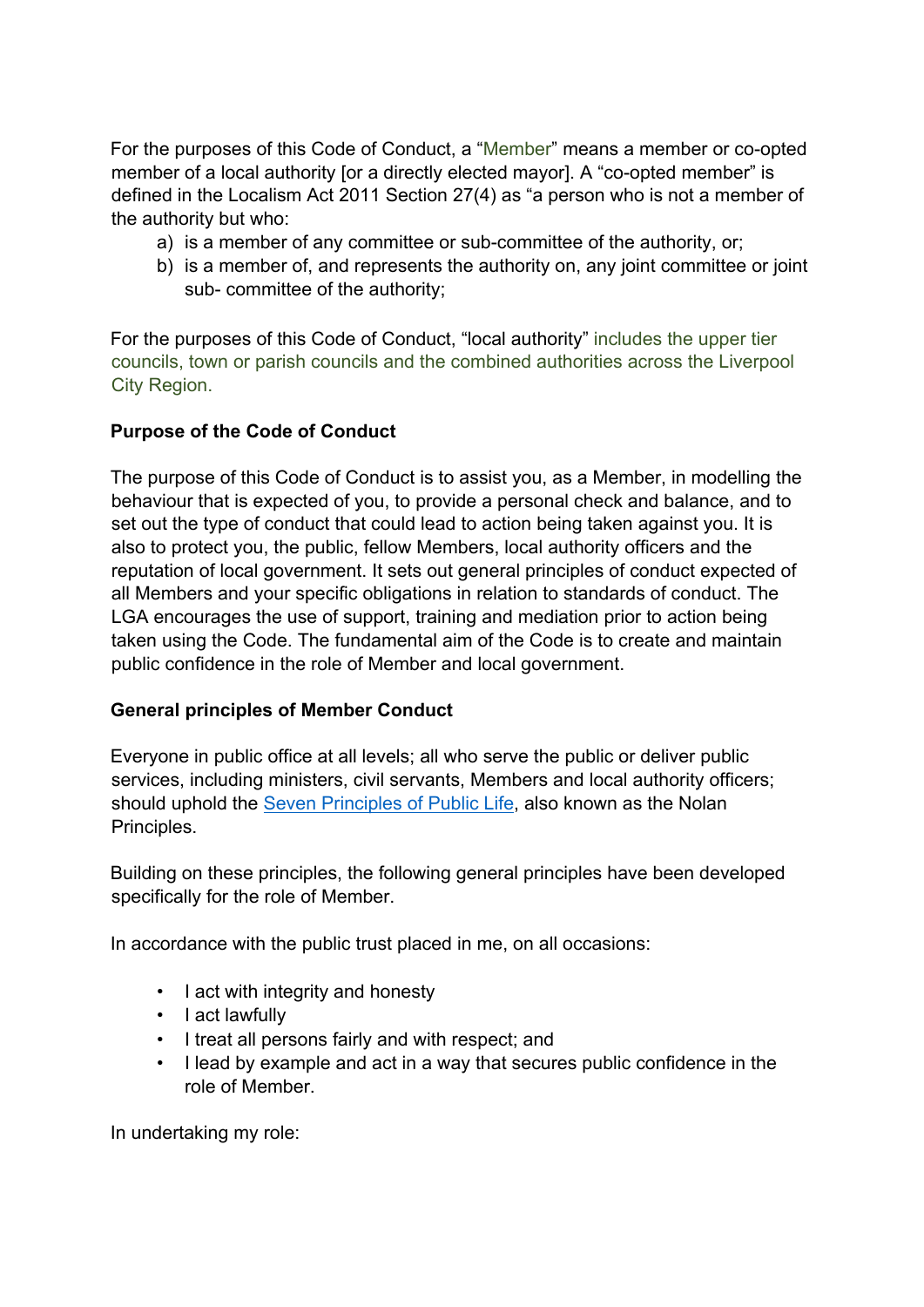- I impartially exercise my responsibilities in the interests of the local community
- I do not improperly seek to confer an advantage, or disadvantage, on any person
- I avoid conflicts of interest
- I exercise reasonable care and diligence; and
- I ensure that public resources are used prudently in accordance with my local authority's requirements and in the public interest.

### **Application of the Code of Conduct**

This Code of Conduct applies to you as soon as you sign your declaration of acceptance of the office of Member or attend your first meeting as a co-opted member and continues to apply to you until you cease to be a Member.

This Code of Conduct applies to you when you are acting in your capacity as a Member which may include when:

- you misuse your position as a Member; or
- your actions would give the impression to a reasonable member of the public with knowledge of all the facts that you are acting as a Member.

The Code applies to all forms of communication and interaction, including:

- at face-to-face meetings
- at online or telephone meetings
- in written communication
- in verbal communication
- in non-verbal communication
- in electronic and social media communication, posts, statements and comments.

You are also expected to uphold high standards of conduct and show leadership at all times when acting as a Member.

Your Monitoring Officer has statutory responsibility for the implementation of the Code of Conduct, and you are encouraged to seek advice from your Monitoring Officer on any matters that may relate to the Code of Conduct. Town and parish Members are encouraged to seek advice from their Clerk, who may refer matters to the Monitoring Officer.

### **Standards of Member conduct**

This section sets out your obligations, which are the minimum standards of conduct required of you as a Member. Should your conduct fall short of these standards, a complaint may be made against you, which may result in action being taken.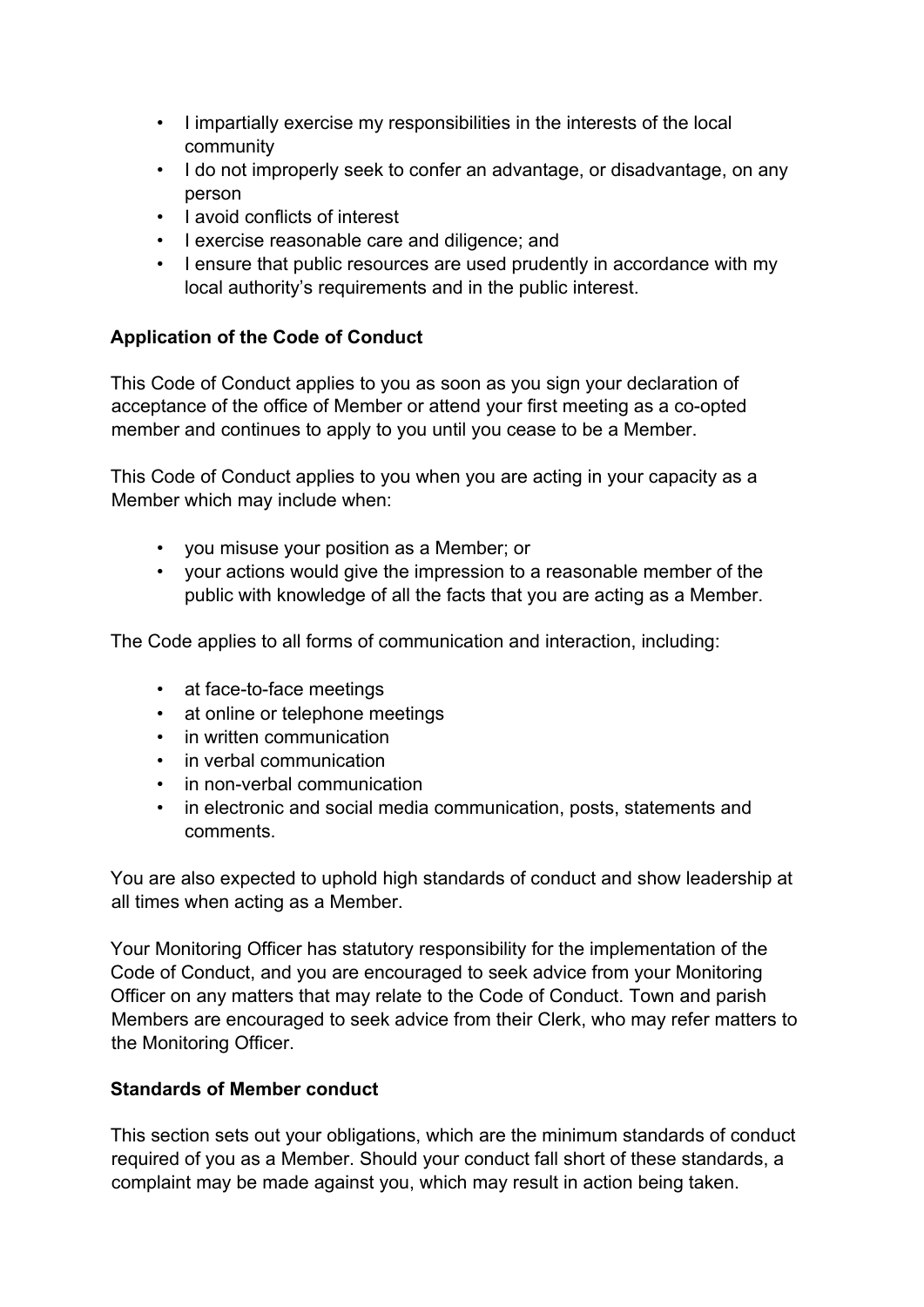Guidance is included to help explain the reasons for the obligations and how they should be followed.

# **General Conduct**

## **1. Respect**

### **As a Member:**

- 1.1 **I treat other Members and members of the public with respect.**
- 1.2 **I treat local authority employees, employees and representatives of partner organisations and those volunteering for the local authority with respect and respect the role they play.**

Respect means politeness and courtesy in behaviour, speech, and in the written word. Debate and having different views are all part of a healthy democracy. As a Member, you can express, challenge, criticise and disagree with views, ideas, opinions and policies in a robust but civil manner. You should not, however, subject individuals, groups of people or organisations to personal attack.

In your contact with the public, you should treat them politely and courteously. Rude and offensive behaviour lowers the public's expectations and confidence in Members.

In return, you have a right to expect respectful behaviour from the public. If members of the public are being abusive, intimidatory or threatening you are entitled to stop any conversation or interaction in person or online and report them to the local authority, the relevant social media provider or the police. This also applies to fellow Members, where action could then be taken under the Member Code of Conduct, and local authority employees, where concerns should be raised in line with the local authority's Member- officer protocol.

# **2. Bullying, harassment and discrimination**

### **As a Member:**

- 2.1 **I do not bully any person.**
- 2.2 **I do not harass any person.**
- 2.3 **I promote equalities and do not discriminate unlawfully against any person.**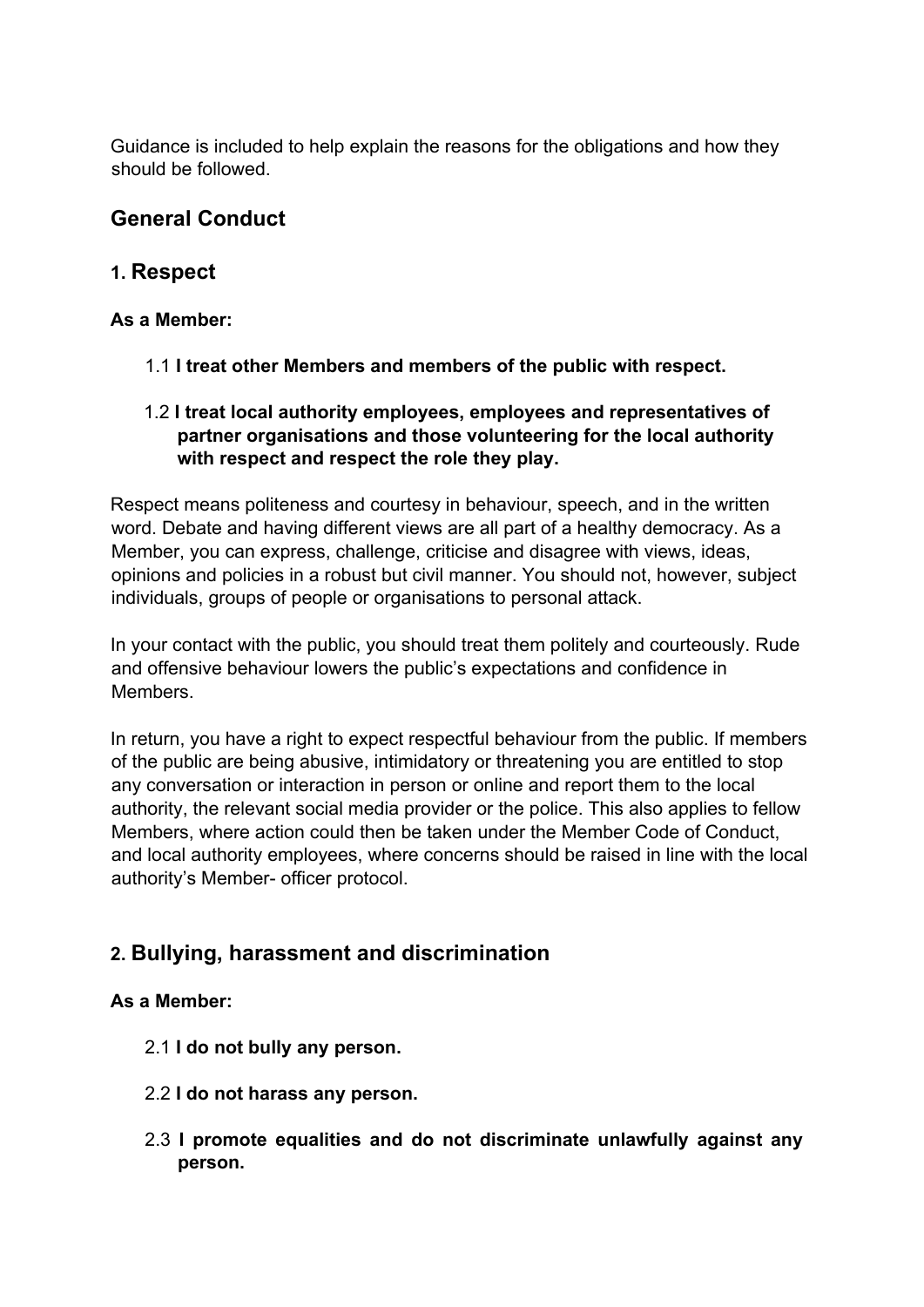The Advisory, Conciliation and Arbitration Service (ACAS) characterises bullying as offensive, intimidating, malicious or insulting behaviour, an abuse or misuse of power through means that undermine, humiliate, denigrate or injure the recipient. Bullying might be a regular pattern of behaviour or a one-off incident, happen face-to-face, on social media, in emails or phone calls, happen in the workplace or at work social events and may not always be obvious or noticed by others.

The Protection from Harassment Act 1997 defines harassment as conduct that causes alarm or distress or puts people in fear of violence and must involve such conduct on at least two occasions. It can include repeated attempts to impose unwanted communications and contact upon a person in a manner that could be expected to cause distress or fear in any reasonable person.

Unlawful discrimination is where someone is treated unfairly because of a protected characteristic. Protected characteristics are specific aspects of a person's identity defined by the Equality Act 2010. They are age, disability, gender reassignment, marriage and civil partnership, pregnancy and maternity, race, religion or belief, sex and sexual orientation.

The Equality Act 2010 places specific duties on local authorities. Members have a central role to play in ensuring that equality issues are integral to the local authority's performance and strategic aims, and that there is a strong vision and public commitment to equality across public services.

# **3. Impartiality of officers of the local authority**

### **As a Member:**

### 3.1 **I do not compromise, or attempt to compromise, the impartiality of anyone who works for, or on behalf of, the local authority.**

Officers work for the local authority as a whole and must be politically neutral (unless they are political assistants). They should not be coerced or persuaded to act in a way that would undermine their neutrality. You can question officers in order to understand, for example, their reasons for proposing to act in a particular way, or the content of a report that they have written. However, you must not try and force them to act differently, change their advice, or alter the content of that report, if doing so would prejudice their professional integrity.

# **4. Confidentiality and access to information**

### **As a Member:**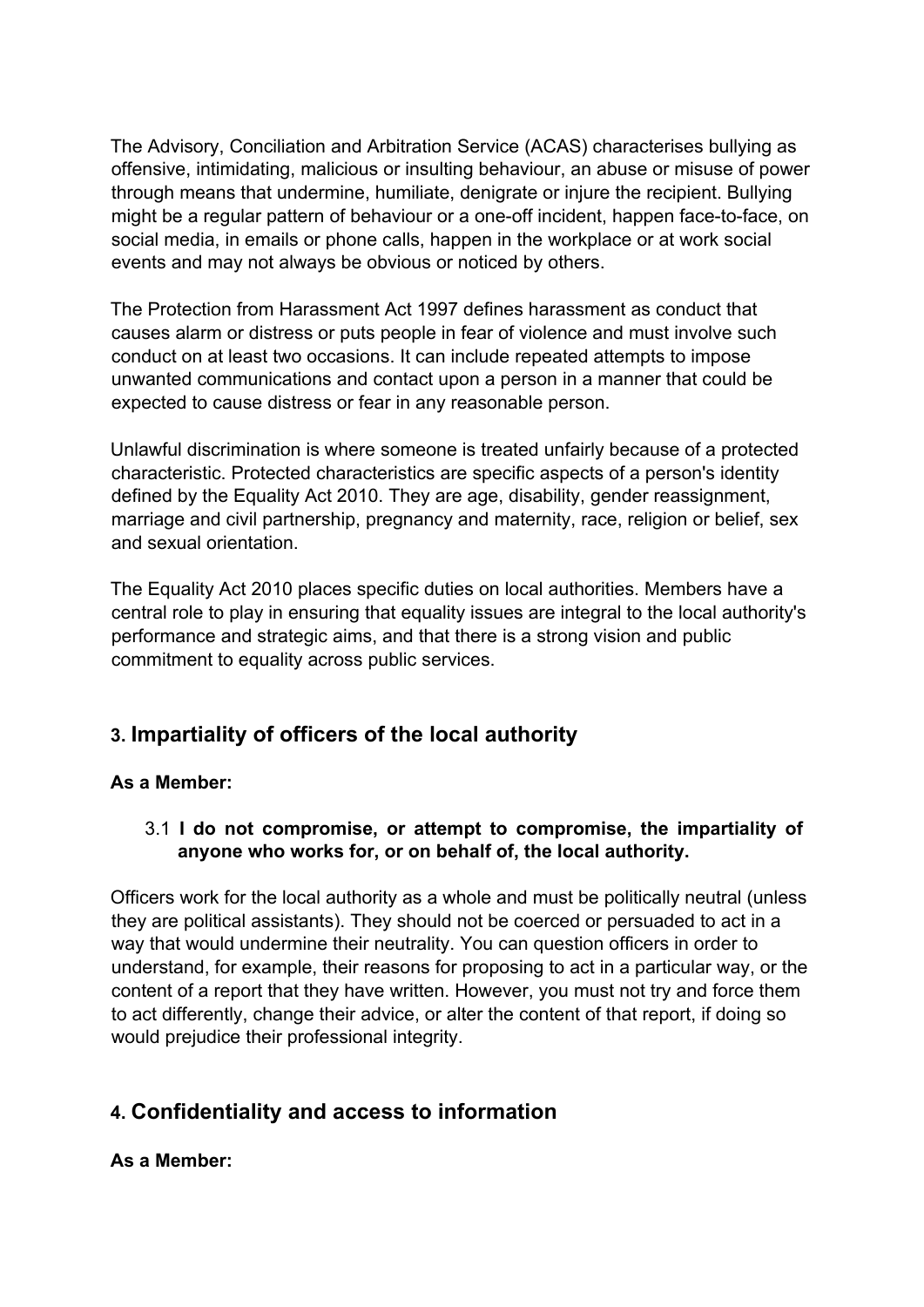#### 4.1 **I do not disclose information:**

- **a. given to me in confidence by anyone**
- **b. acquired by me which I believe, or ought reasonably to be aware, is of a confidential nature, unless**
	- **i. I have received the consent of a person authorised to give it;**
	- **ii. I am required by law to do so;**
	- **iii. the disclosure is made to a third party for the purpose of obtaining professional legal advice provided that the third party agrees not to disclose the information to any other person; or**
	- **iv. the disclosure is:**
		- **1. reasonable and in the public interest; and**
		- **2. made in good faith and in compliance with the reasonable requirements of the local authority; and**
		- **3. I have consulted the Monitoring Officer prior to its release.**
- 4.2 **I do not improperly use knowledge gained solely as a result of my role as a Member for the advancement of myself, my friends, my family members, my employer or my business interests.**
- 4.3 **I do not prevent anyone from getting information that they are entitled to by law.**

Local authorities must work openly and transparently, and their proceedings and printed materials are open to the public, except in certain legally defined circumstances. You should work on this basis, but there will be times when it is required by law that discussions, documents and other information relating to or held by the local authority must be treated in a confidential manner. Examples include personal data relating to individuals or information relating to ongoing negotiations.

### **5. Disrepute**

#### **As a Member:**

### 5.1 **I do not bring my role or local authority into disrepute.**

As a Member, you are trusted to make decisions on behalf of your community and your actions and behaviour are subject to greater scrutiny than that of ordinary members of the public. You should be aware that your actions might have an adverse impact on you, other Members and/or your local authority and may lower the public's confidence in your or your local authority's ability to discharge your/it's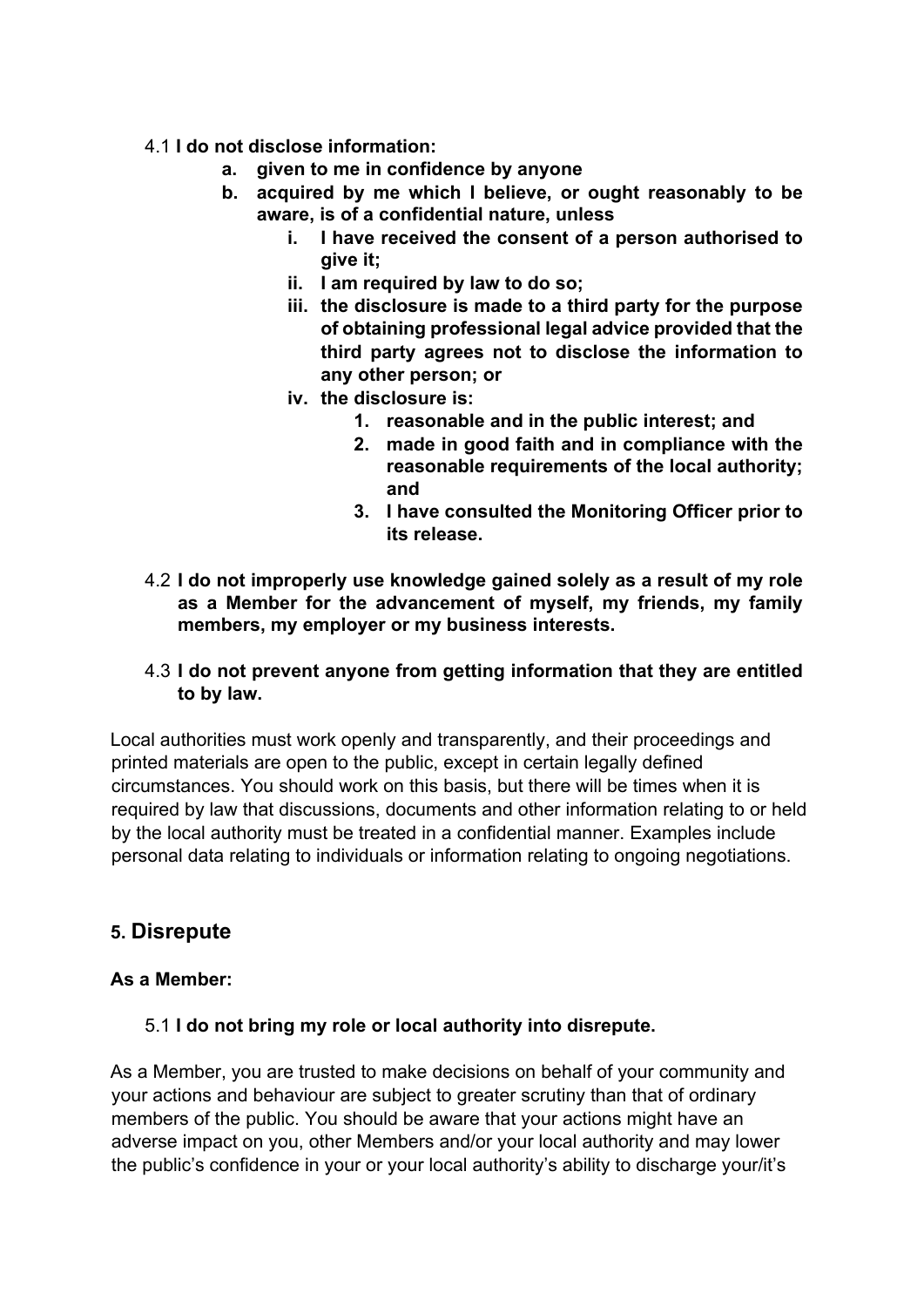functions. For example, behaviour that is considered dishonest and/or deceitful can bring your local authority into disrepute.

You are able to hold the local authority and fellow Members to account and are able to constructively challenge and express concern about decisions and processes undertaken by the local authority whilst continuing to adhere to other aspects of this Code of Conduct.

# **6. Use of position**

### **As a Member:**

#### 6.1 **I do not use, or attempt to use, my position improperly to the advantage or disadvantage of myself or anyone else.**

Your position as a member of the local authority provides you with certain opportunities, responsibilities, and privileges, and you make choices all the time that will impact others. However, you should not take advantage of these opportunities to further your own or others' private interests or to disadvantage anyone unfairly.

## **7. Use of local authority resources and facilities**

#### **As a Member:**

- 7.1 **I do not misuse local authority resources.**
- 7.2 **I will, when using the resources of the local or authorising their use by others:**
	- **a. act in accordance with the local authority's requirements; and**
	- **b. ensure that such resources are not used for political purposes unless that use could reasonably be regarded as likely to facilitate, or be conducive to, the discharge of the functions of the local authority or of the office to which I have been elected or appointed.**

You may be provided with resources and facilities by the local authority to assist you in carrying out your duties as a Member.

Examples include:

- office support
- stationery
- equipment such as phones, and computers
- transport
- access and use of local authority buildings and rooms.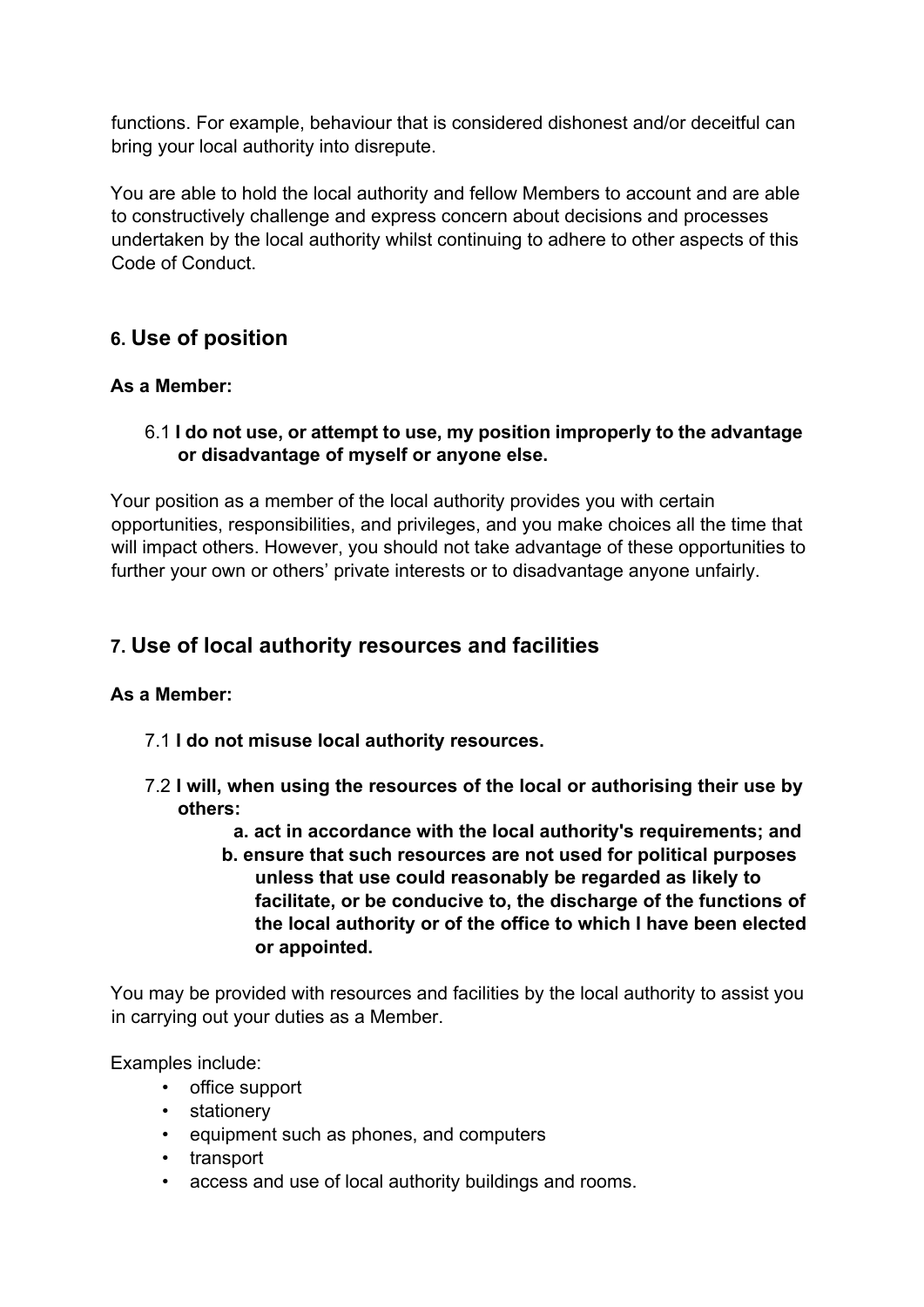These are given to you to help you carry out your role as a Member more effectively and are not to be used for business or personal gain. They should be used in accordance with the purpose for which they have been provided and the local authority's own policies regarding their use.

# **8. Complying with the Code of Conduct**

### **As a Member:**

- 8.1 **I undertake Code of Conduct training provided by my local authority.**
- 8.2 **I cooperate with any Code of Conduct investigation and/or determination.**
- 8.3 **I do not intimidate or attempt to intimidate any person who is likely to be involved with the administration of any investigation or proceedings.**
- 8.4 **I comply with any sanction imposed on me following a finding that I have breached the Code of Conduct.**

It is extremely important for you as a Member to demonstrate high standards, for you to have your actions open to scrutiny and for you not to undermine public trust in the local authority or its governance. If you do not understand or are concerned about the local authority's processes in handling a complaint you should raise this with your Monitoring Officer.

# **Protecting your reputation and the reputation of the local authority**

### **9. Interests**

### **As a Member:**

### 9.1 **I register and disclose my interests.**

Section 29 of the Localism Act 2011 requires the Monitoring Officer to establish and maintain a register of interests of Members of the local authority.

You need to register your interests so that the public, local authority employees and fellow Members know which of your interests might give rise to a conflict of interest. The register is a public document that can be consulted when (or before) an issue arises. The register also protects you by allowing you to demonstrate openness and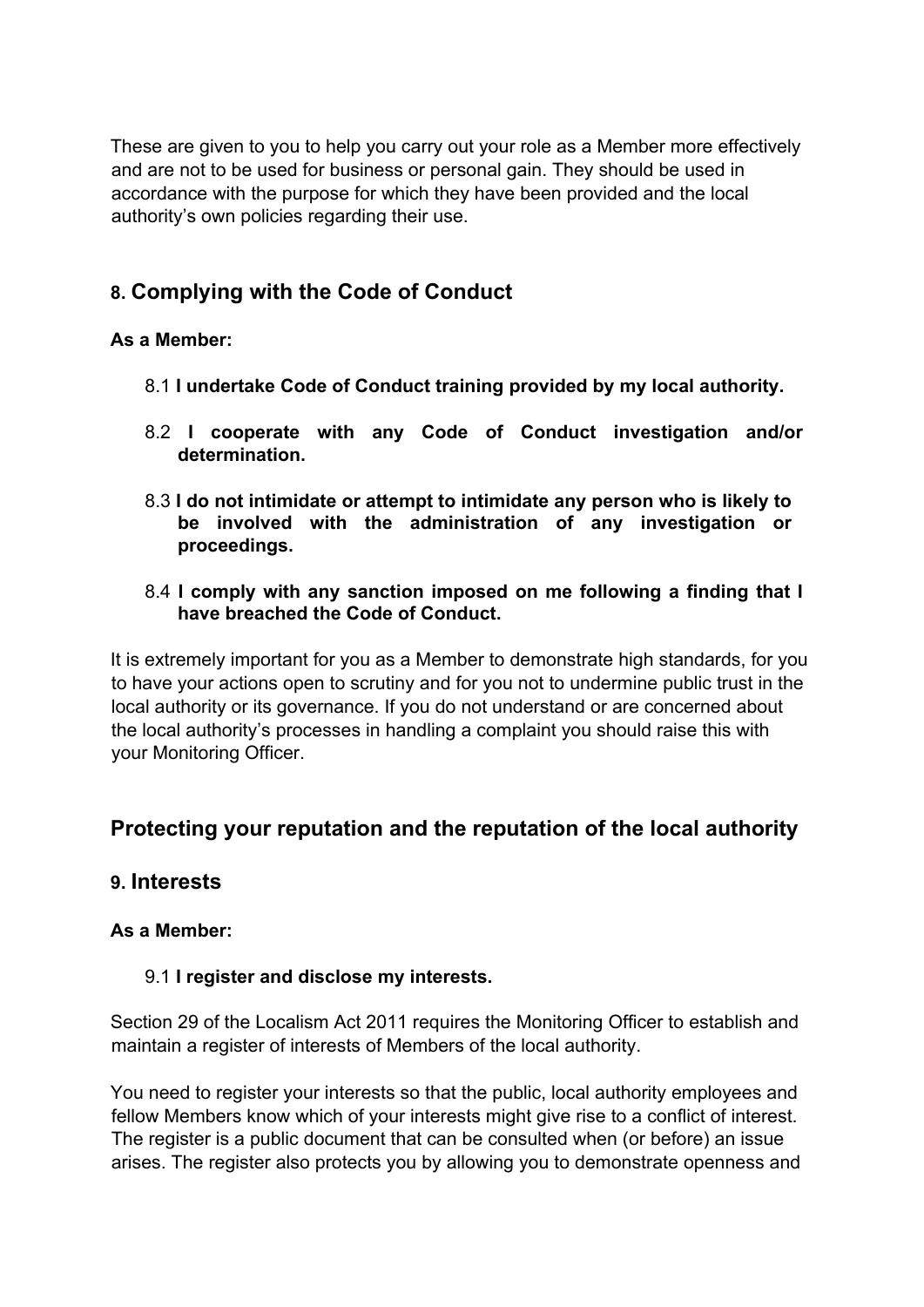a willingness to be held accountable. You are personally responsible for deciding whether or not you should disclose an interest in a meeting, but it can be helpful for you to know early on if others think that a potential conflict might arise. It is also important that the public know about any interest that might have to be disclosed by you or other Members when making or taking part in decisions, so that decision making is seen by the public as open and honest. This helps to ensure that public confidence in the integrity of local governance is maintained.

You should note that failure to register or disclose a disclosable pecuniary interest as set out in **Table 1**, is a criminal offence under the Localism Act 2011.

**Appendix B** sets out the detailed provisions on registering and disclosing interests. If in doubt, you should always seek advice from your Monitoring Officer.

# **10. Pre-Determination or Bias**

#### **As a Member I:**

10.1 **Never place myself under any financial or other obligation to outside individuals or organisations who might seek to influence me in the performance of my official duties.**

#### 10.2 **Consider all matters with an open mind and make decisions based upon weighing the best evidence before me, fairly and on merit.**

Where you have been involved in campaigning in your political role on an issue which does not impact on your personal and/or professional life, you should not be prohibited from participating in a decision in your role as Member. However, you must ensure that your integrity is no compromised.

You may be pre-disposed to a number of outcomes to a decision, based upon your, philosophy, beliefs or political allegiance (including any application of a Group whip), but this must not predetermine your actions or the outcome of a decision you are to make. You must always remain open to the potential for further evidence or argument to alter any previously expressed or held viewpoint at the time of making your decision. For this reason, particularly in relation to contractual matters or those affecting individuals' civil rights, it is often best to be cautious about how or if your views are expressed before coming to make a decision.

### **11. Gifts and hospitality**

#### **As a Member:**

11.1 **I do not accept gifts or hospitality, irrespective of estimated value, which could give rise to real or**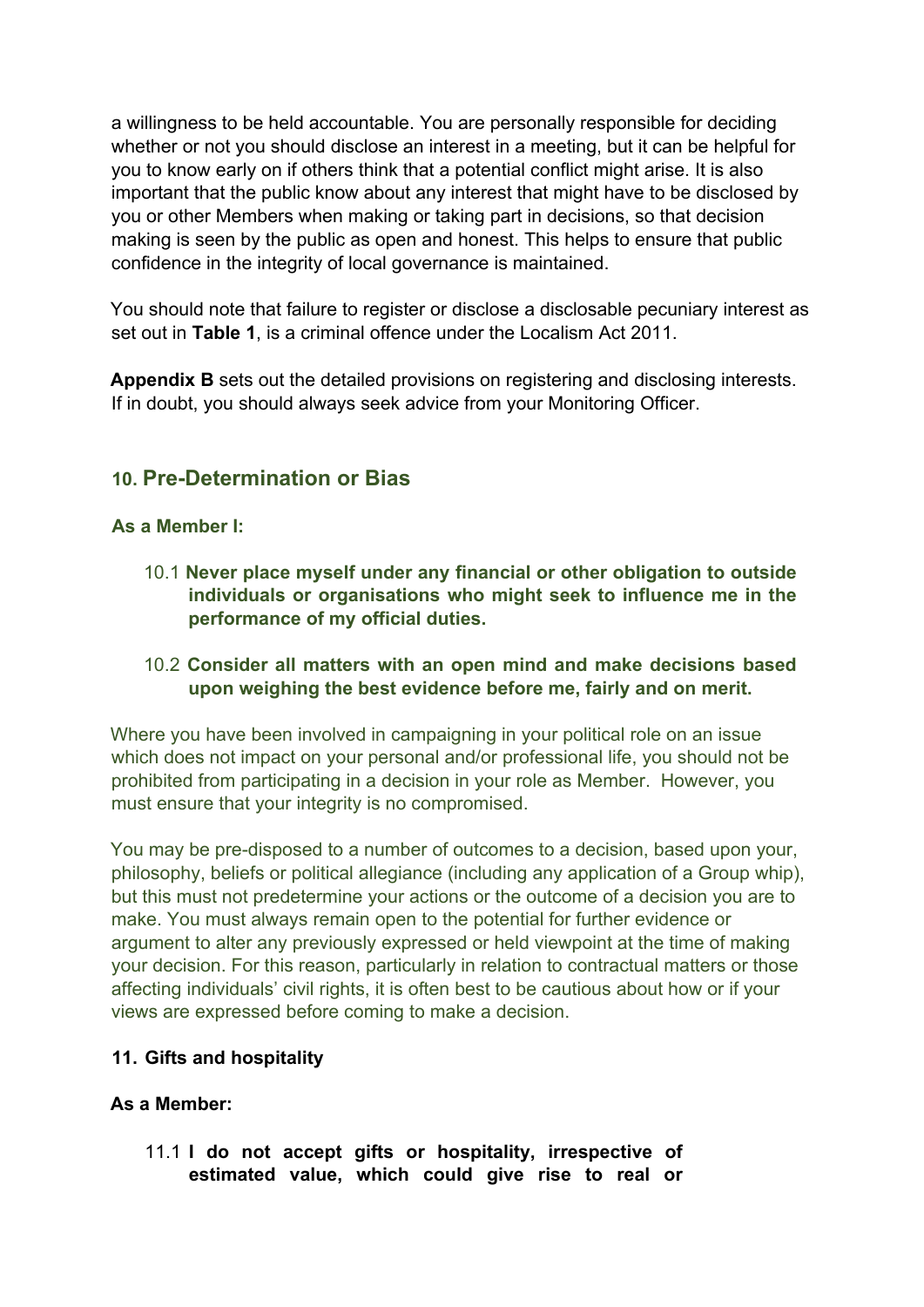**substantive personal gain or a reasonable suspicion of influence on my part to show favour from persons seeking to acquire, develop or do business with the local authority or from persons who may apply to the local authority for any permission, licence or other significant advantage.**

- 11.2 **I register with the Monitoring Officer any gift or hospitality with an estimated value of at least £50 within 28 days of its receipt.**
- 11.3 **I register with the Monitoring Officer any significant gift or hospitality that I have been offered but have refused to accept.**

In order to protect your position and the reputation of the local authority, you should exercise caution in accepting any gifts or hospitality which are (or which you reasonably believe to be) offered to you because you are a Member. The presumption should always be not to accept significant gifts or hospitality. However, there may be times when such a refusal may be difficult if it is seen as rudeness in which case you could accept it but must ensure it is publicly registered. However, you do not need to register gifts and hospitality which are not related to your role as a Member, such as Christmas gifts from your friends and family. It is also important to note that it is appropriate to accept normal expenses and hospitality associated with your duties as a Member. If you are unsure, do contact your Monitoring Officer for guidance.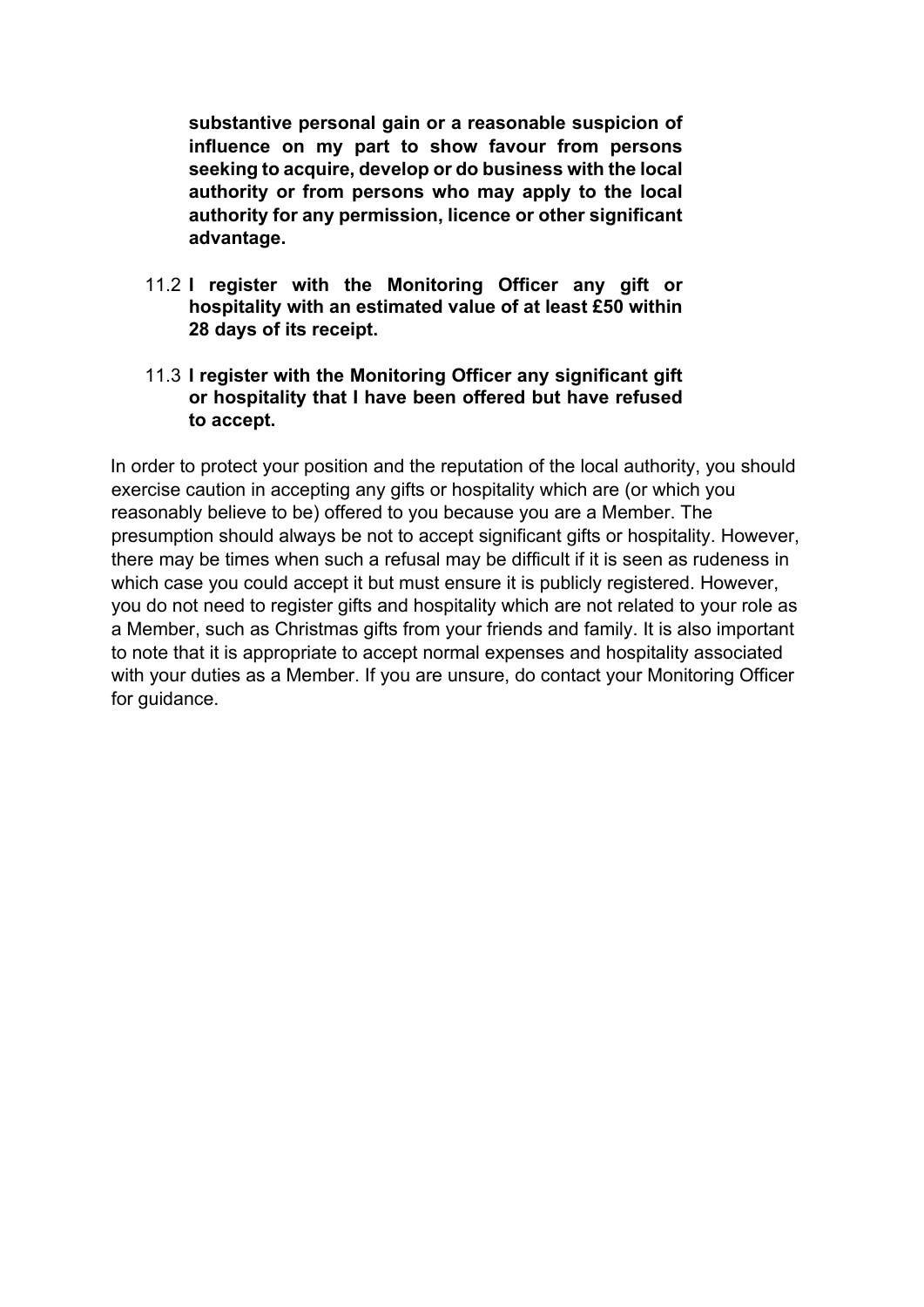### **Appendices**

### **Appendix A – The Seven Principles of Public Life**

The principles are:

#### **Selflessness**

Holders of public office should act solely in terms of the public interest.

#### **Integrity**

Holders of public office must avoid placing themselves under any obligation to people or organisations that might try inappropriately to influence them in their work. They should not act or take decisions in order to gain financial or other material benefits for themselves, their family, or their friends. They must disclose and resolve any interests and relationships.

### **Objectivity**

Holders of public office must act and take decisions impartially, fairly and on merit, using the best evidence and without discrimination or bias.

#### **Accountability**

Holders of public office are accountable to the public for their decisions and actions and must submit themselves to the scrutiny necessary to ensure this.

### **Openness**

Holders of public office should act and take decisions in an open and transparent manner. Information should not be withheld from the public unless there are clear and lawful reasons for so doing.

### **Honesty**

Holders of public office should be truthful.

### **Leadership**

Holders of public office should exhibit these principles in their own behaviour. They should actively promote and robustly support the principles and be willing to challenge poor behaviour wherever it occurs.

### **Annex B Registering interests**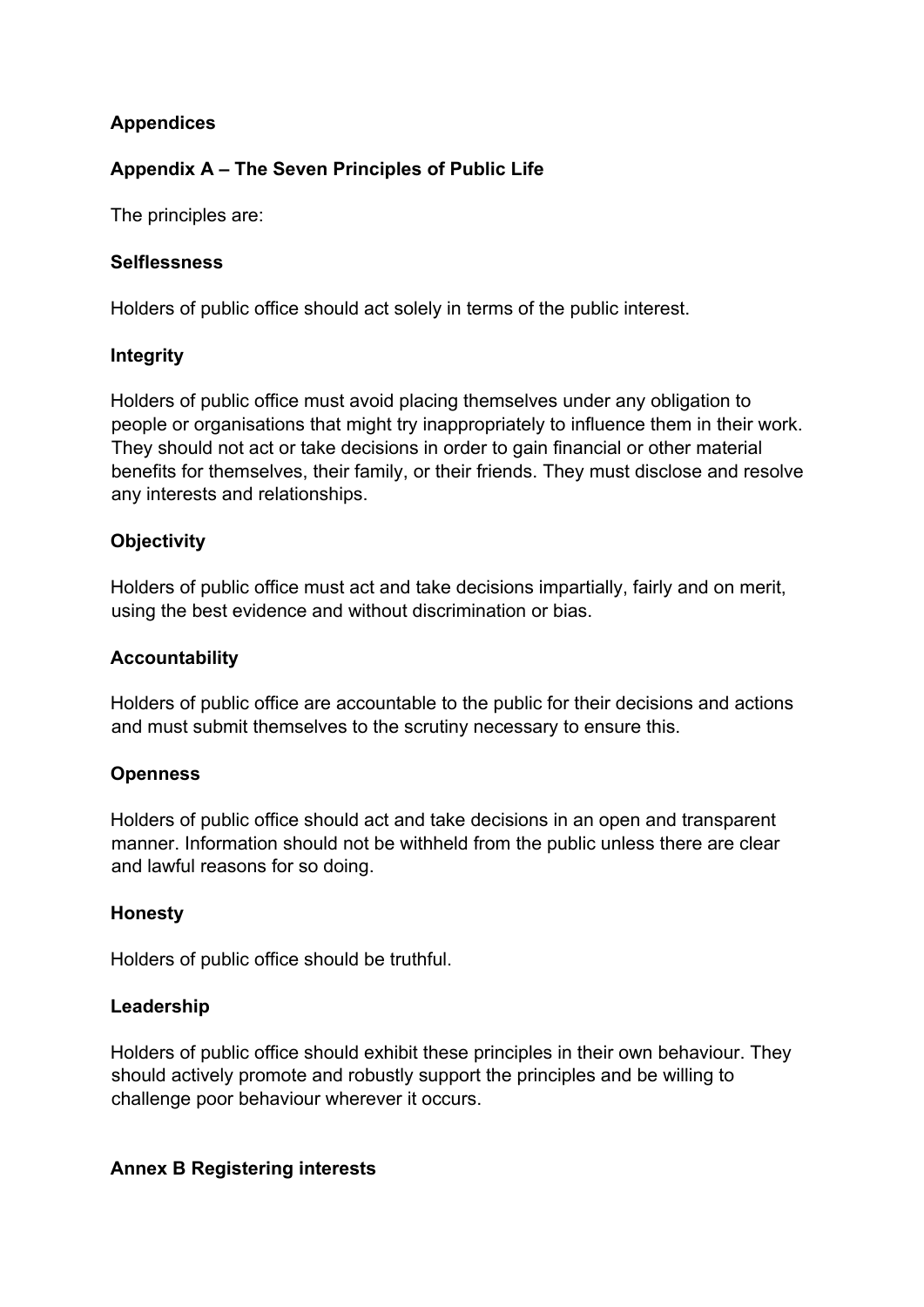Within 28 days of becoming a member or your re-election or re-appointment to office you must register with the Monitoring Officer the interests which fall within the categories set out in **Table 1** (**Disclosable Pecuniary Interests**) which are as described in "The Relevant Authorities (Disclosable Pecuniary Interests) Regulations 2012". You should also register details of your other personal interests which fall within the categories set out in **Table 2** (**Other Registerable Interests**).

"**Disclosable Pecuniary Interest"** means an interest of yourself, or of your partner if you are aware of your partner's interest, within the descriptions set out in Table 1 below.

**"Partner"** means a spouse or civil partner, or a person with whom you are living as husband or wife, or a person with whom you are living as if you are civil partners.

**"Standard Dispensation"** means a dispensation that has been granted by the Authority relieving the member or co-opted member from the restrictions or obligations under this Code as detailed in **Table 3** below.

- 1. You must ensure that your register of interests is kept up-to-date and within 28 days of becoming aware of any new interest, or of any change to a registered interest, notify the Monitoring Officer.
- 2. A 'sensitive interest' is as an interest which, if disclosed, could lead to the Member, or a person connected with the Member, being subject to violence or intimidation.
- 3. Where you have a 'sensitive interest' you must notify the Monitoring Officer with the reasons why you believe it is a sensitive interest. If the Monitoring Officer agrees they will withhold the interest from the public register.

### **Disclosure and Non-participation in case of disclosable pecuniary interest**

4. Where a matter arises at a meeting which directly relates to one of your Disclosable Pecuniary Interests as set out in **Table 1**, you must disclose the interest, not participate in any discussion or vote on the matter and must not remain in the room unless you have been granted a dispensation or a Standard Dispensation applies. If it is a 'sensitive interest', you do not have to disclose the nature of the interest, just that you have an interest. Dispensation may be granted in limited circumstances, to enable you to participate and vote on a matter in which you have a disclosable pecuniary interest.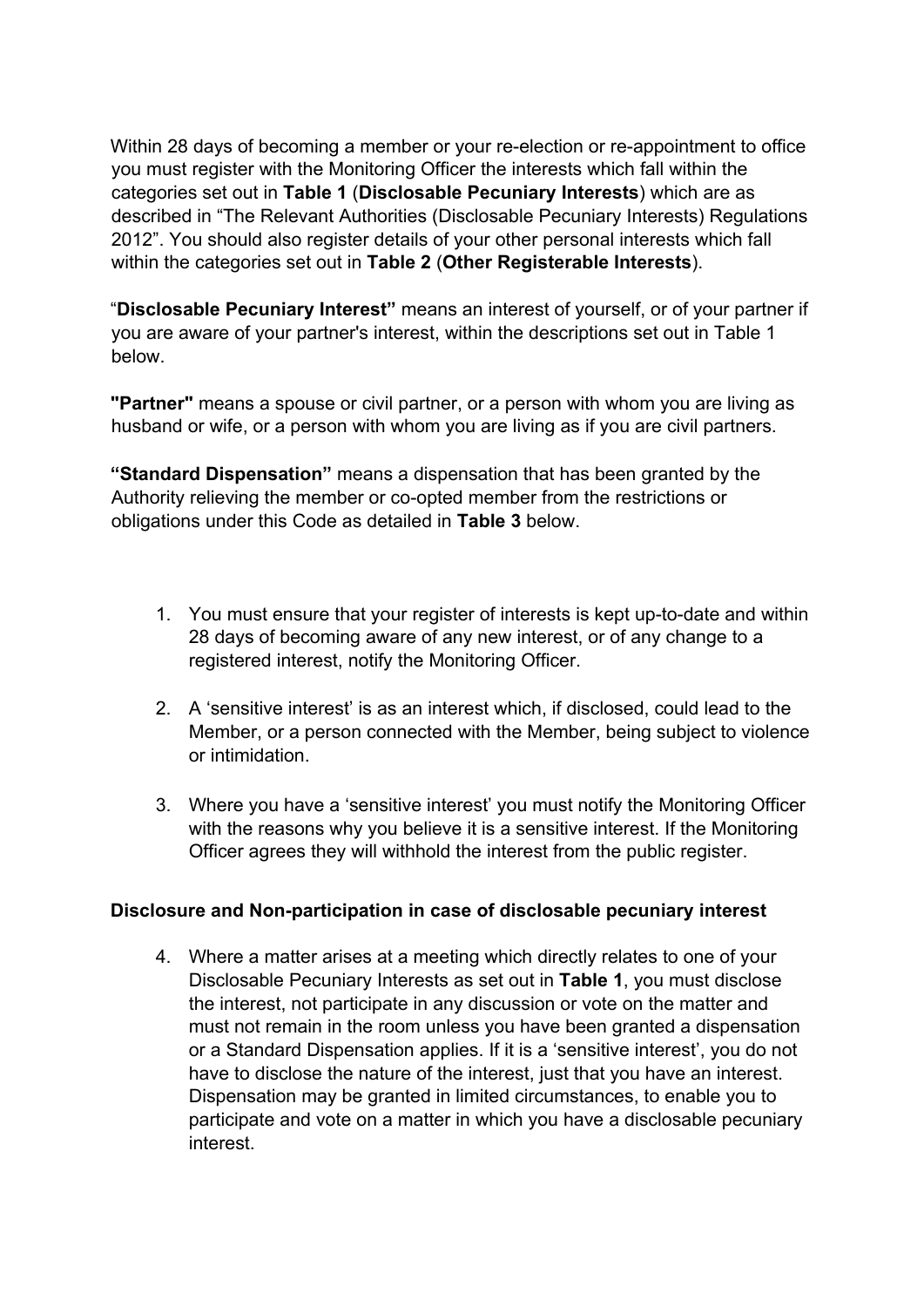5. Where you have a disclosable pecuniary interest on a matter to be considered or is being considered by you as a Cabinet member in exercise of your executive function, you must notify the Monitoring Officer of the interest and must not take any steps or further steps in the matter apart from arranging for someone else to deal with it.

# **Disclosure of Other Registerable Interests and Non-Registerable Interests (Personal and Prejudicial Interests)**

# **Personal Interests**

6. Where a matter arises at a meeting which **affects**:

- a. your own financial interest or well being;
- b. a financial interest or well-being of a relative, close associate; or
- c. a body included in those you need to disclose under Other Registrable Interests as set out in **Table 2**

you must disclose the interest. In order to determine

#### whether you

can remain in the meeting after disclosing the interest the following test should be applied

# **Prejudicial Interests**

7. In the following instances, you must disclose the interest and you may speak on the matter only if members of the public are also allowed to speak at the meeting. Otherwise, you must not take part in any discussion or vote on the matter and must not remain in the room unless you have been granted a dispensation.

If it is a 'sensitive interest', you do not have to disclose the nature of the interest.

- **a.** Where a matter arises at a meeting which *directly relates* to one of your Other Registerable Interests (as set out in **Table 2**).
- **b.** Where a matter arises at a meeting which *directly relates* to your financial interest or well-being (and is not a Disclosable Pecuniary Interest set out in Table 1) or a financial interest or well-being of a relative or close associate.
- **c.** Where a matter *affects* your financial interest or well-being:
	- 1. to a greater extent than it affects the financial interests of the majority of inhabitants of the ward affected by the decision and;
	- 2. a reasonable member of the public knowing all the facts would believe that it would affect your view of the wider public interest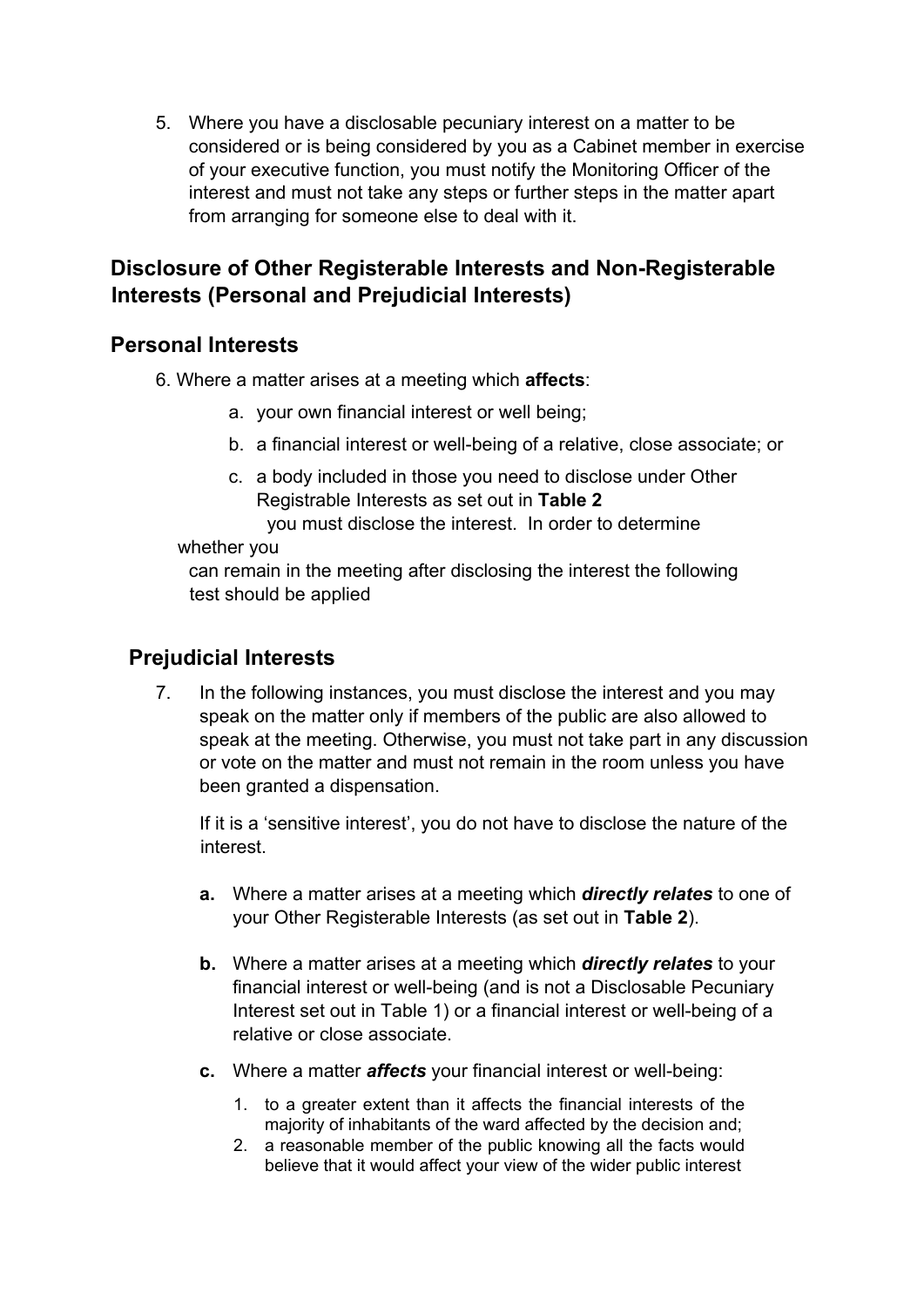8. Where you have a personal interest in any business of your authority and you have made an executive decision in relation to that business, you must make sure that any written statement of that decision records the existence and nature of your interest.

## **Overview and Scrutiny Committees**

- 9. You also have a prejudicial interest in any business before an overview and scrutiny committee of your authority (or of a sub-committee of such a committee) where:
	- (a) that business relates to a decision made (whether implemented or not) or action taken by your authority's Cabinet, board or another of your authority's committees, sub-committees, joint committees or joint subcommittees; and
	- (b) at the time the decision was made or action was taken, you were a member of the Cabinet, board, committee, sub-committee, joint committee or joint sub-committee mentioned in sub-paragraph (a) and you were present when that decision was made or action was taken.
- 10. Paragraph 9 does not prevent you attending and participating in a meeting if you are required to attend a meeting of an overview or scrutiny committee, by such committee exercising its statutory powers.

# **Table 1: Disclosable Pecuniary Interests**

This table sets out the explanation of Disclosable Pecuniary Interests as set out in the Relevant Authorities [\(Disclosable](https://www.legislation.gov.uk/uksi/2012/1464/made) Pecuniary Interests) Regulations [2012.](https://www.legislation.gov.uk/uksi/2012/1464/made)

| <b>Subject</b>                                                                | <b>Description</b>                    |
|-------------------------------------------------------------------------------|---------------------------------------|
| <b>Employment, office, trade, profession</b>   Any employment, office, trade, |                                       |
| or vocation                                                                   | profession or vocation carried on for |
|                                                                               | profit or gain.                       |
|                                                                               | [Any unpaid directorship.]            |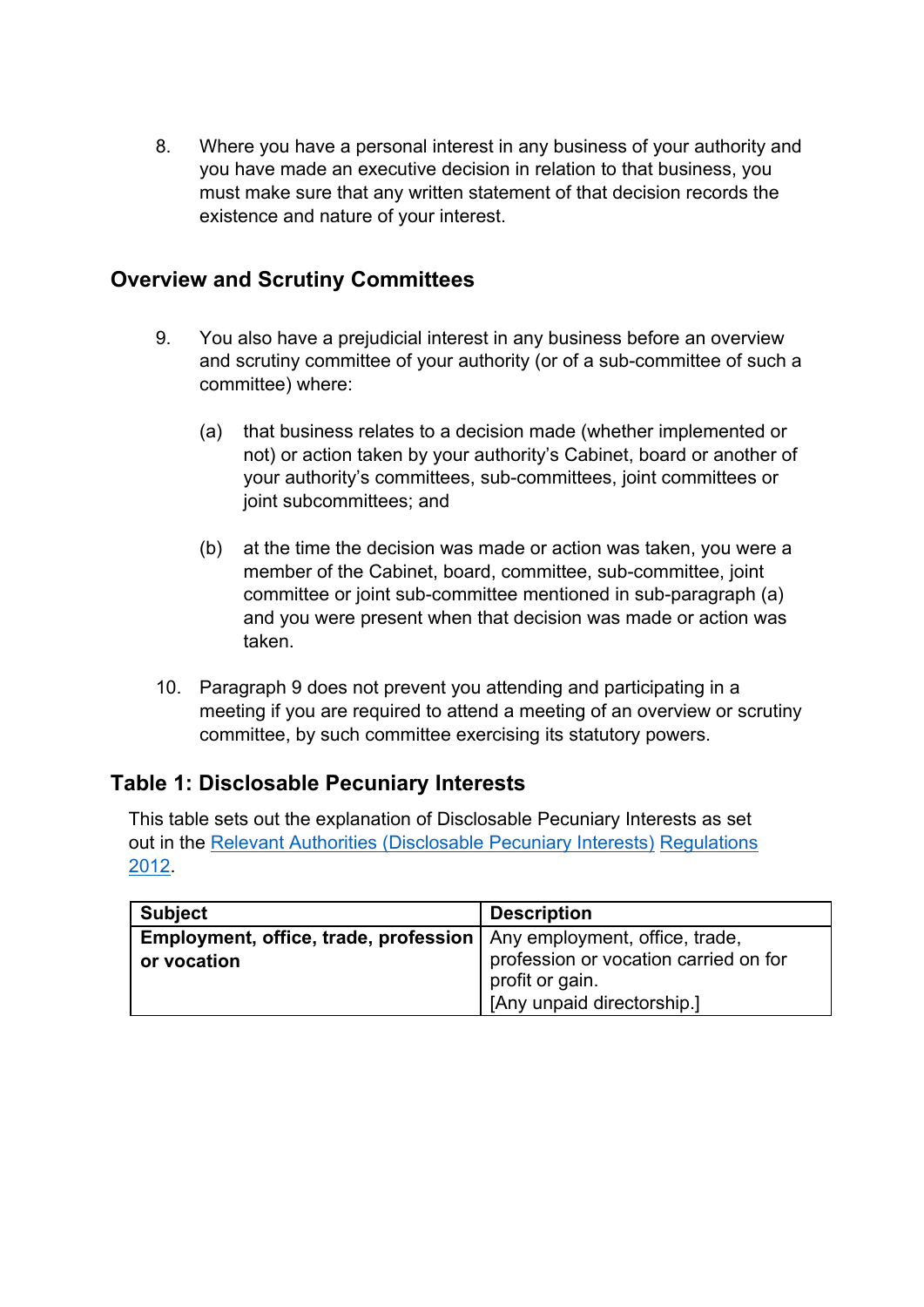| Sponsorship              | Any payment or provision of any                                        |
|--------------------------|------------------------------------------------------------------------|
|                          | other financial benefit (other than                                    |
|                          | from the local authority) made to the                                  |
|                          | Member<br>the<br>during<br>previous                                    |
|                          | 12month period for expenses                                            |
|                          |                                                                        |
|                          | incurred by him/her in carrying out                                    |
|                          | his/her duties as a Member, or                                         |
|                          | towards his/her election expenses.                                     |
|                          | This includes any payment or                                           |
|                          | financial benefit from a trade union                                   |
|                          | within the meaning of the Trade                                        |
|                          | <b>Union</b><br>and<br>Labour<br><b>Relations</b>                      |
|                          | (Consolidation) Act 1992.                                              |
| <b>Contracts</b>         | Any contract made between the Member                                   |
|                          | or his/her spouse or civil partner or the                              |
|                          | person with whom the Member is living                                  |
|                          | as if they were spouses/civil partners (or                             |
|                          | a firm in which such person is a partner,                              |
|                          | or an incorporated body of which such                                  |
|                          | person is a director* or a body that such                              |
|                          | person has a beneficial interest in the                                |
|                          | securities of*) and the council                                        |
|                          | (a)                                                                    |
|                          | under which goods or services<br>are to be provided or works are to be |
|                          | executed; and                                                          |
|                          | (b)<br>which has not been fully                                        |
|                          | discharged.                                                            |
| <b>Land and Property</b> | Any beneficial interest in land which is                               |
|                          | within the area of the council. 'Land'                                 |
|                          | excludes an easement, servitude                                        |
|                          | interest or right in or over land which                                |
|                          | does not give the Member or his/her                                    |
|                          | spouse or civil partner or the person                                  |
|                          | with whom the Member is living as if                                   |
|                          | they were spouses/ civil partners                                      |
|                          | (alone or jointly with another) a right to                             |
|                          | occupy or to receive income.                                           |
| <b>Licenses</b>          | Any licence (alone or jointly with others)                             |
|                          | to occupy land in the area of the council                              |
|                          |                                                                        |
|                          | for a month or longer                                                  |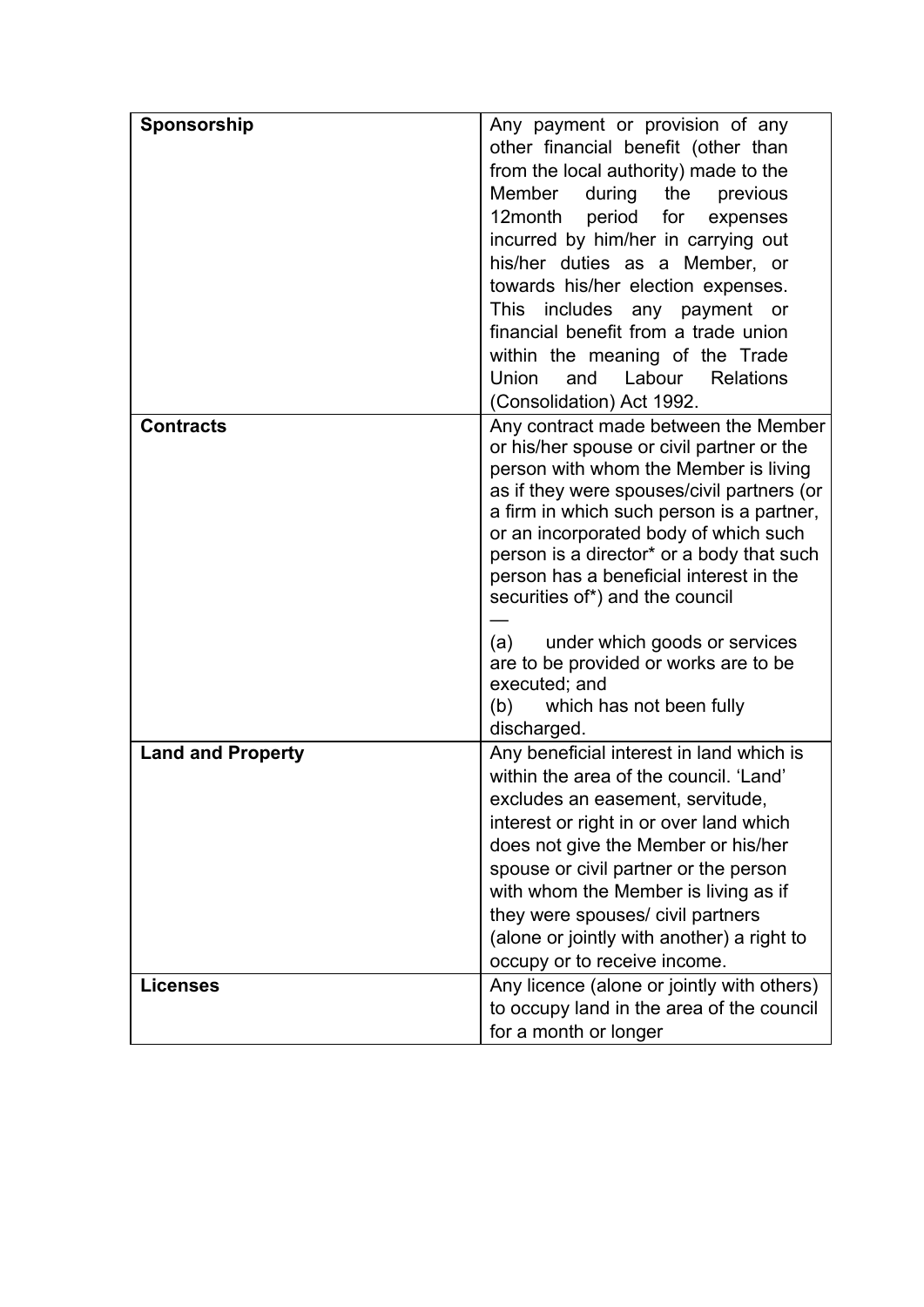| <b>Corporate tenancies</b> | Any tenancy where (to the Member's<br>knowledge)-<br>the landlord is the council; and<br>(a)<br>(b) the tenant is a body that the<br>Member, or his/her spouse or civil<br>partner or the person with whom the<br>Member is living as if they were<br>spouses/ civil partners is a partner of or<br>a director* of or has a beneficial interest<br>in the securities* of.                                                                                                                                                                                                                                                                                                                                                                                         |
|----------------------------|-------------------------------------------------------------------------------------------------------------------------------------------------------------------------------------------------------------------------------------------------------------------------------------------------------------------------------------------------------------------------------------------------------------------------------------------------------------------------------------------------------------------------------------------------------------------------------------------------------------------------------------------------------------------------------------------------------------------------------------------------------------------|
| <b>Securities</b>          | Any beneficial interest in securities* of<br>a body where-<br>that body (to the Member's<br>(a)<br>knowledge) has a place of business<br>or land in the area of the council; and<br>(b)<br>$e$ ither—<br>(i)<br>) the total nominal value of<br>the securities* exceeds £25,000 or<br>one hundredth of the total issued<br>share capital of that body; or<br>if the share capital of that<br>(ii)<br>body is of more than one class, the<br>total nominal value of the shares of<br>any one class in which the Member,<br>or his/ her spouse or civil partner or<br>the person with whom the Member<br>is living as if they were spouses/civil<br>partners has a beneficial interest<br>exceeds one hundredth of the total<br>issued share capital of that class. |

'director' includes a member of the committee of management of an industrial and provident society.

\* 'securities' means shares, debentures, debenture stock, loan stock, bonds, units of a collective investment scheme within the meaning of the Financial Services and Markets Act 2000 and other securities of any description, other than money deposited with a building society.

# **Table 2: Other Registrable Interests**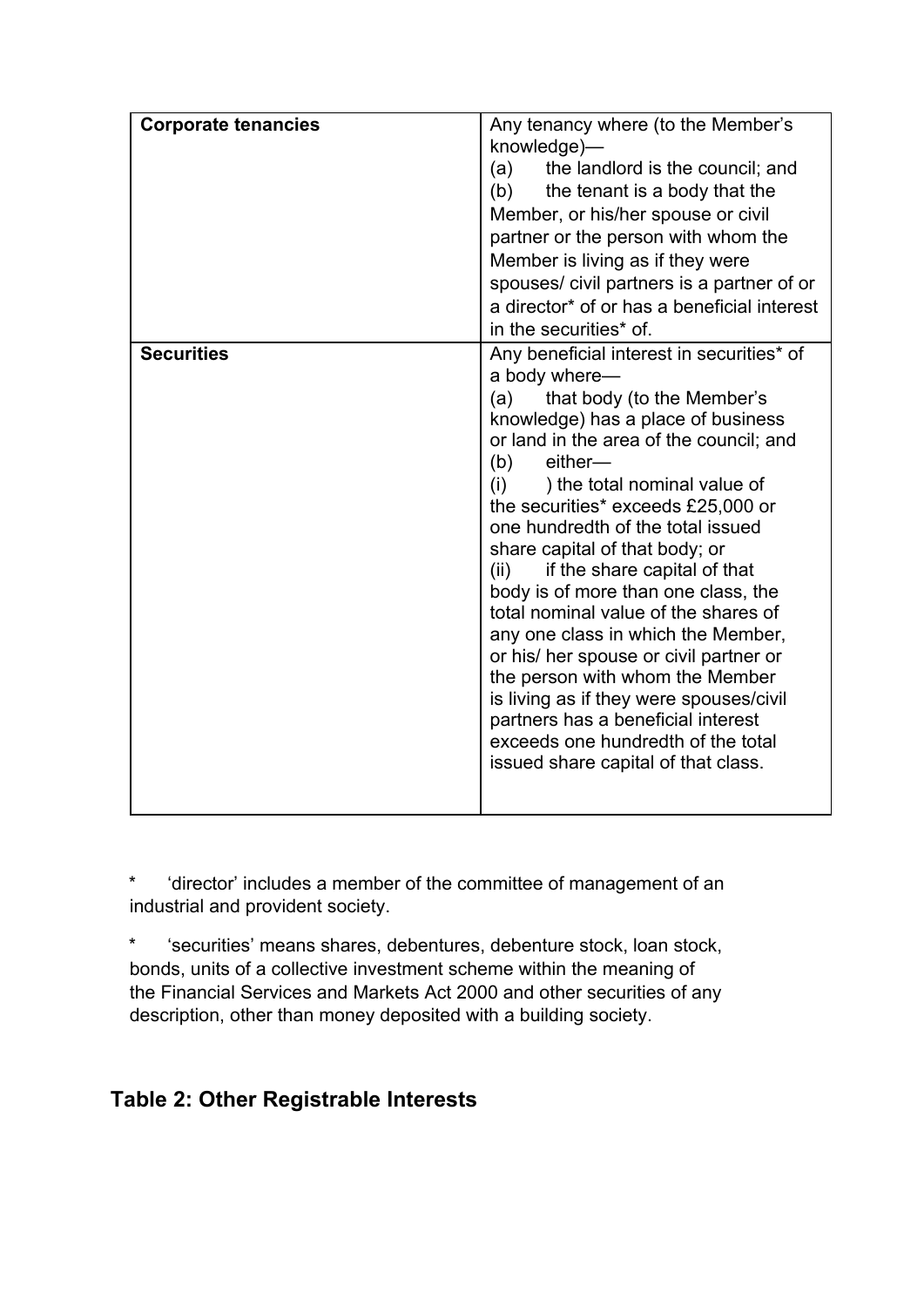You have a personal interest in any business of your authority where it relates to or is likely to affect:

- a) any body of which you are in general control or management and to which you are nominated or appointed by your authority
- b) any body
	- (i) exercising functions of a public nature
	- (ii) any body directed to charitable purposes or
	- (iii) one of whose principal purposes includes the influence of

public opinion or policy (including any political party or trade union)

### **Table 3: Standard Dispensations**

- 1. You will not be regarded as having a prejudicial interest in any business of your authority in respect of any Other Registerable Interest:
	- (a) where that business relates to:
		- (i) another local authority of which you are also a member;
		- (ii) another public authority or body exercising functions of a public nature in which you hold a position of general control or management;
		- (iii) a body to which you have been elected, appointed or nominated by your authority, but only in the circumstance where the sole purpose of participating is to make representations, answer questions or give evidence relating to the business at the request of the [elected mayor, cabinet, cabinet member or] Committee meeting
		- (iv) your role as a school governor, unless it relates particularly to the school of which you are a governor; or
		- (v) your role as a member of a National Health Service board or governing body;
	- (b) except that no dispensation described in sub-paragraph (a) above will apply where the business to be transacted at the meeting is the determination of any regulatory approval, consent, licence, permission or registration *(for example, determination of an application for planning permission or consent or licence under the Licensing Act 2003).*